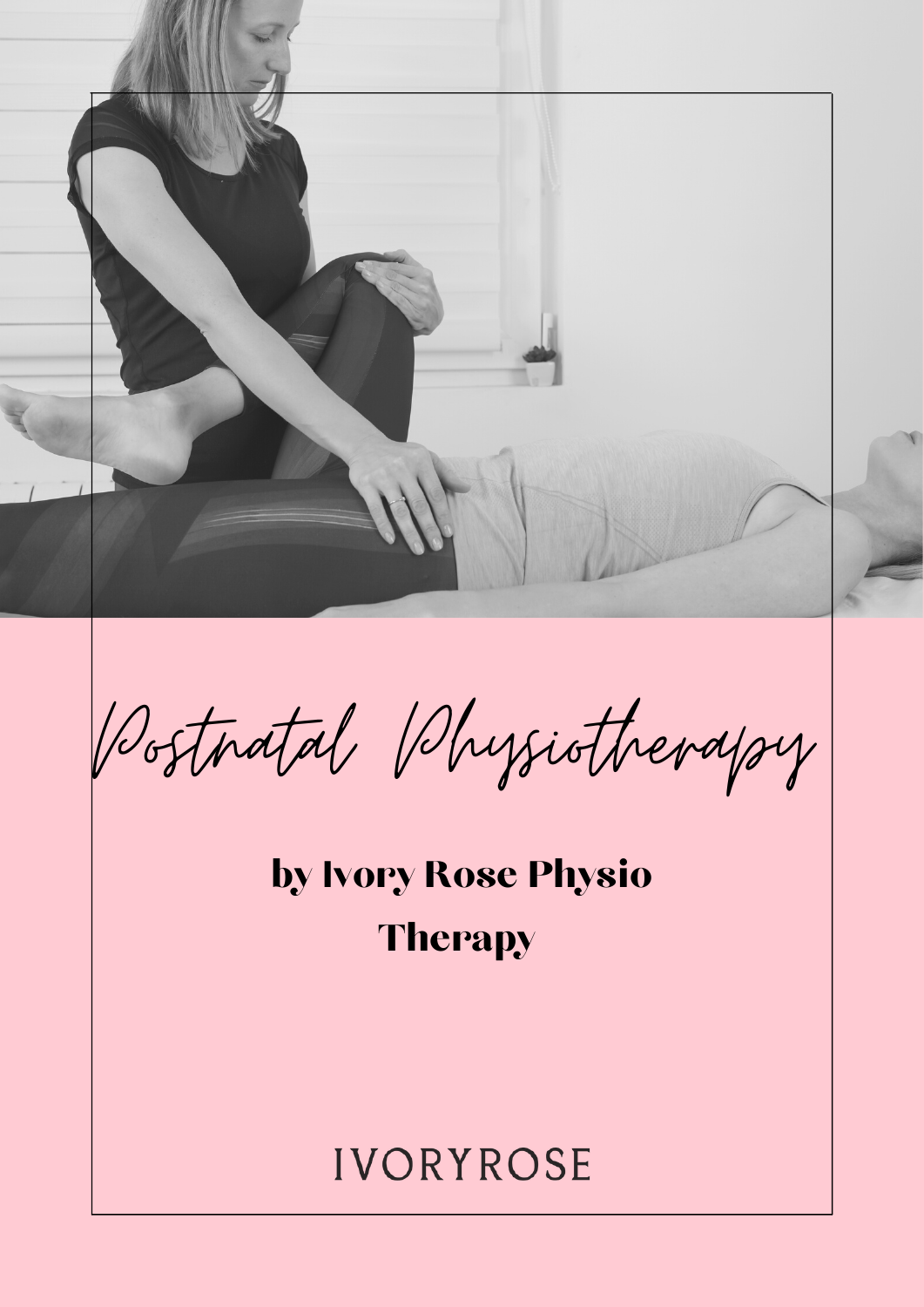Managing Mastitis Info Sheet

A painful, extremely common issue for mums in the postpartum period, we treat Mastitis like a medical emergency because we know that if left untreated—things can escalate quickly. This page will assist in identifying symptoms, provide you with at home relief and support should you think you have Mastitis.

What is Mastitis?

Mastitis (or Lactational Mastitis) is a medical condition that can occur either as a result of a blocked milk duct or from engorgement (compression of the tissue leading to milk leaching out into the breast tissue) and results in inflammation of the breast, in some cases leading to infection.

Often a result of tight clothing, changes to feeding style, missed feeds, pressure on the breasts or engorgement (i.e. when the breast tissue overfills with milk, blood and other fluids), Mastitis isn't always preventable but can be treated if you catch the symptoms and warning signs early.

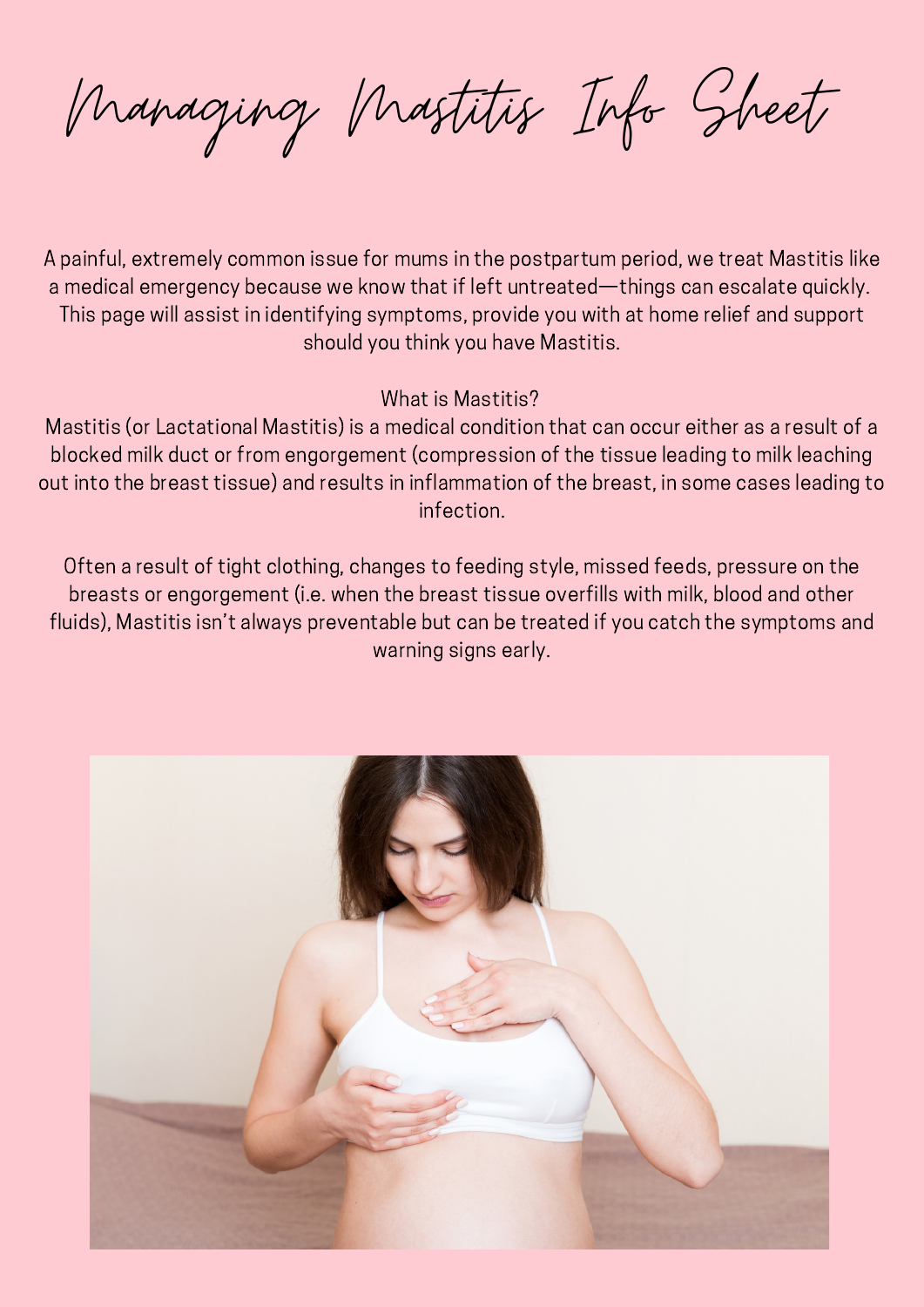# Step 1: Recognising the Symptoms

The symptoms of Mastitis can come on very suddenly & be tricky to spot. You may feel like you're getting the flu before you feel any discomfort in your breast. Knowing what to look for is key to catching Mastitis early.

Symptoms include but are not limited to:

- Shivers & aches, similar to early onset flu symptoms
	- Breast tenderness or warmth to the touch
	- Shiny or red streaks on skin of breast tissue
		- Sense of unease and illness Feeling 'off'
	- Thickening of breast tissue, or a breast lump
		- Discomfort or nipple discharge
			- Breast swelling

If a firm and sore lump appears in your breast but you otherwise feel well, you probably have a blocked milk duct.

If you have an inflamed, sore, swollen, or red breast you may have Mastitis. If Mastitis isn't treated quickly, a build-up can occur and a breast abscess can form so it's important to act quickly.

If you think you have a blocked duct or Mastitis, try the below tips straight away to ease the problem, but don't hesitate to [contact](https://www.ivoryrosephysio.com.au/contact) us and seek treatment if you can't clear it on your own within 24 hours.

# Step 2: Start With the Basics

Get some advice early

If you have a pre or postnatal physiotherapist already on board, then check in with them as early intervention can make or break your recovery.

Rest as much as possible

Try to get some extra rest. Ask your partner, family, or friends for help with household tasks. Wear loose clothing

Avoid restrictive clothing, in particular overly tight or compressive bras. We highly recommend soft-bralettes or going bra-less.

#### Continue to breastfeed

Breastfeed as often as your baby needs (normally 8 to 12 times in 24 hours for a new baby), or at a minimum of every 3-4 hours from the affected breast while you're clearing your symptoms.